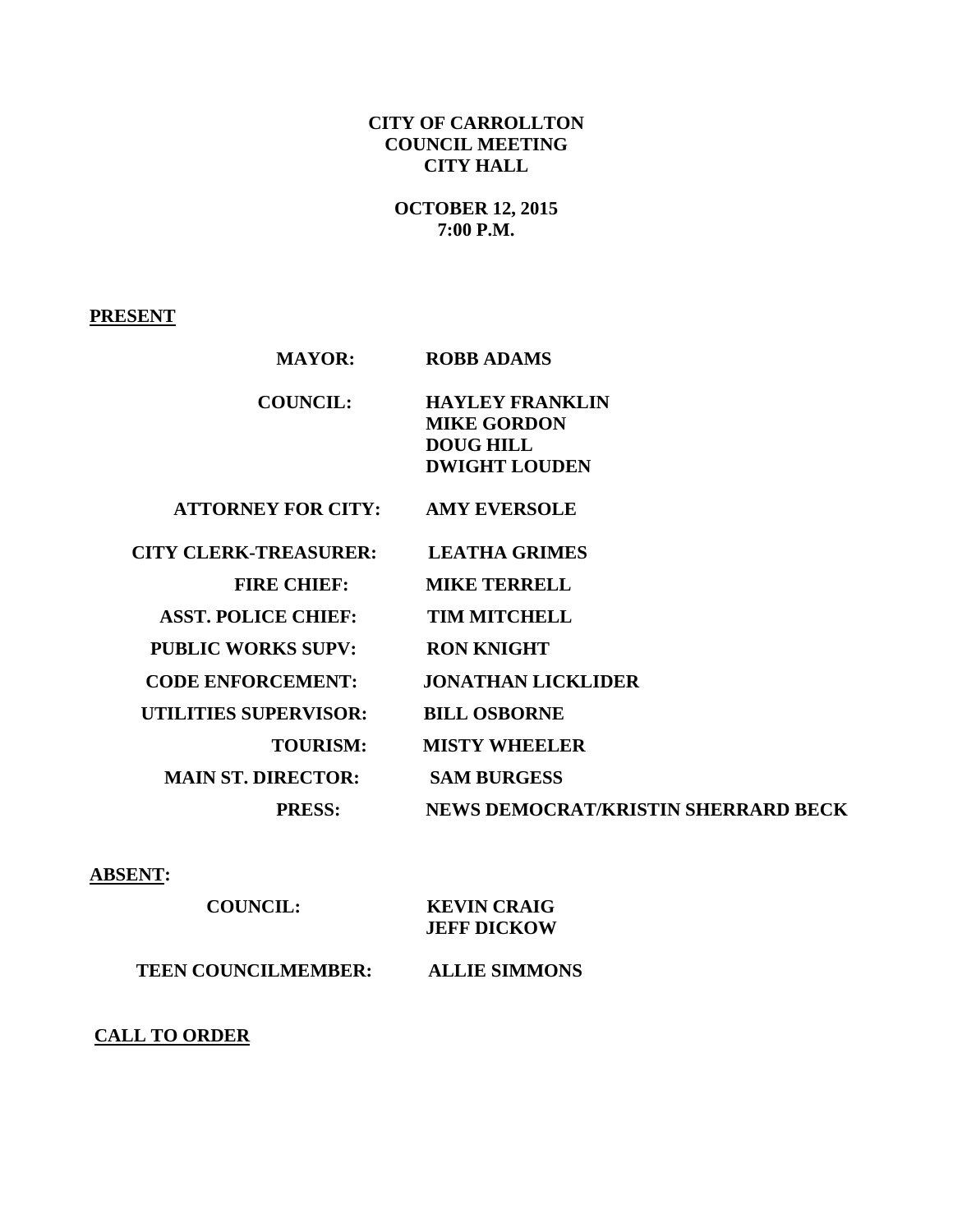THE MEETING WAS CALLED TO ORDER AT THE HOUR OF 7:03 P.M. BY MAYOR ADAMS. MAYOR ADAMS LED THE PLEDGE OF ALLEGIANCE. COUNCILMAN LOUDEN OFFERED THE INVOCATION.

**RECOGNITION OF GUESTS:** DAVE EBERENZ – HERITAGE ENGINEERING

### **APPROVAL OF MINUTES: REGULAR MEETING: 9/28/2015**

### **THE MOTION WAS MADE BY COUNCILMAN GORDON AND SECONDED BY COUNCILWOMAN FRANKLIN AND DULY CARRIED TO ACCEPT THE MINUTES AS PRESENTED FOR THE REGULAR MEETING OF 9/28/15.**

**AYES 4 NAYS 0**

### **BID OPENING:FIREHOUSE WALL STABILIZATION PROJECT**

ATTORNEY, AMY EVERSOLE, OPENED THE ONLY BID RECEIVED FROM C&H/M EXCAVATING, INC. OF MILAN, IN. THE AMOUNT OF THE BID WAS \$74,321. THE MAYOR ASKED DAVE EBERENZ, THE ENGINEER ON THE PROJECT, TO EXPLAIN THE SCOPE OF THE PROJECT THAT WAS BID ON. HE SAID BASICALLY IT WAS TO CONSTRUCT TWO WALLS IN THE FIREHOUSE AREA, 25 FEET TALL AND 80 FEET LONG. ALSO INCLUDED IS THE MOBILIZATION AND DEMOBILIZATION, TO FURNISH AND INSTALL FLOWABLE FILL AND FINAL CLEANUP. THE CITY WOULD HAVE TO FURNISH THE BLOCKS WHICH WOULD BRING THE FINAL COST TO AROUND \$81,000. COUNCILMAN LOUDEN SAID HE DIDN'T THINK THE CITY WANTED TO SPEND THAT MUCH.

### **THE MOTION WAS MADE BY COUNCILMAN LOUDEN AND SECONDED BY COUNCILMAN HILL AND DULY CARRIED TO REJECT THE BID PRESENTED FOR THE FIREHOUSE WALL STABILIZATION PROJECT.**

**AYES 4 NAYS 0**

MAYOR ADAMS SAID HE HOPED COUNCIL WOULD NOT GIVE UP ON THIS PROJECT. MR. EBERENZ SAID HE THOUGHT IF THE PROJECT WAS RE-BID WITHOUT ALL OF THE LARGE BOND REQUIREMENTS THERE COULD BE MORE BIDDERS.

### **THE MOTION WAS MADE BY COUNCILMAN GORDON AND SECONDED BY COUNCILMAN HILL AND DULY CARRIED TO RE-ADVERTISE FOR BIDS WITHOUT THE BOND REQUIREMENT.**

COUNCILMAN LOUDEN SAID HE STILL DID NOT THINK THAT WOULD MAKE THAT MUCH DIFFERENCE IN THE COST.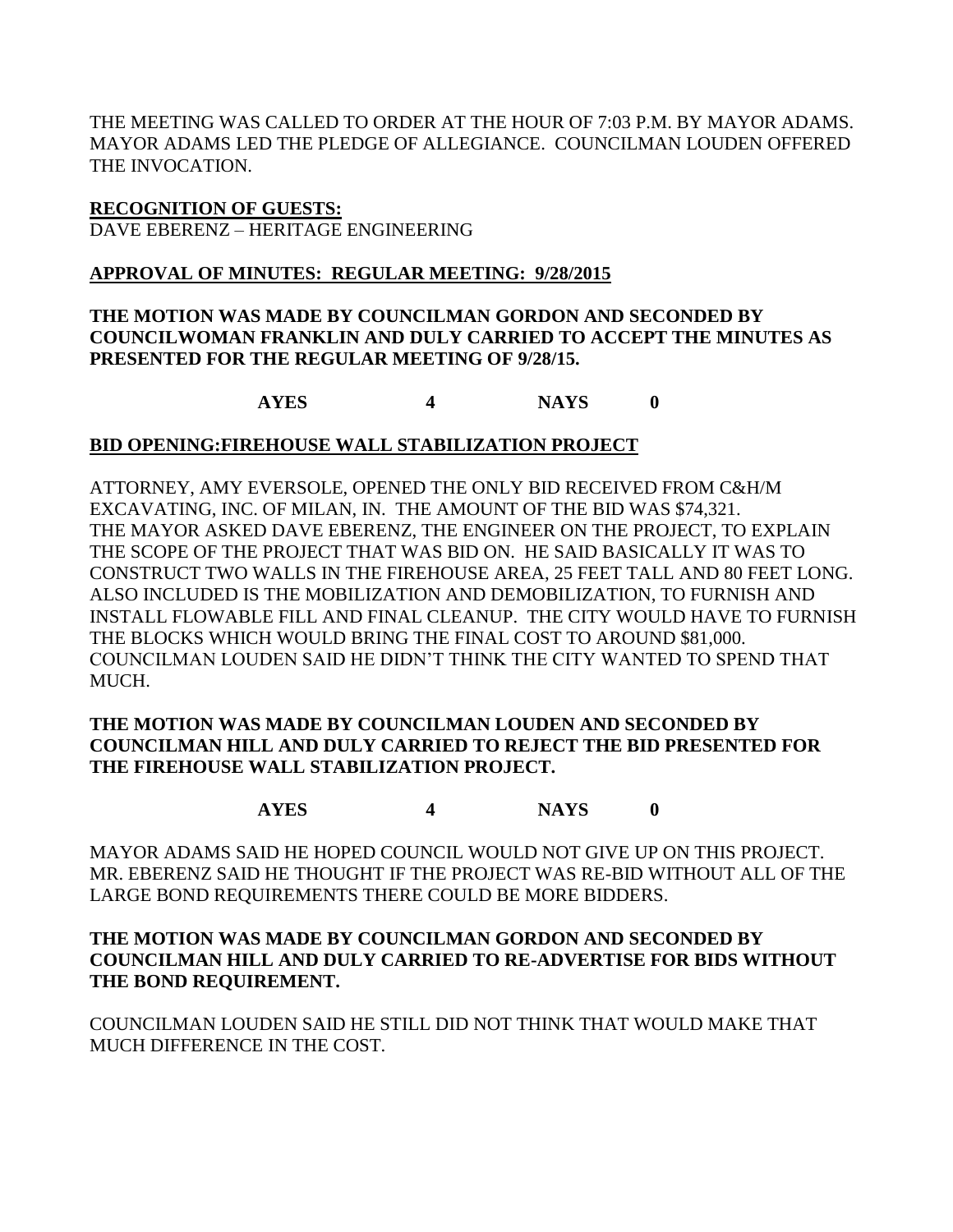### **THE MOTION WAS MADE BY COUNCILMAN LOUDEN TO AMEND THE PREVIOUS MOTION TO READ "TO JUST DO ONE WALL".**

### **THE MOTION DIED FOR LACK OF A SECOND.**

### **THE ORIGINAL MOTION WAS VOTED ON AT THIS TIME.**

# **AYES 3 NAYS 1 (LOUDEN)**

## **RECOMMENDATION FROM CODE ENFORCEMENT & NUISANCE BOARD FOR CITY TO ABATE 214 MAIN STREET/BILL FREDERIC**

COUNCIL HAD RECEIVED THE NUISANCE BOARD'S RECOMMENDATION IN THEIR PACKETS. JONATHAN LICKLIDER WAS PRESENT TO ANSWER ANY QUESTIONS IN JOHN WELCH'S ABSENCE. THEY HAVE ALREADY RECEIVED THREE QUOTES TO DO THE DEMOLITION OF THE HOUSE. THE CHEAPEST BID RECEIVED IS FROM BURKHARDT –CRAWFORD CONTRACTING LLC. FOR \$4,484.

**THE MOTION WAS MADE BY COUNCILWOMAN FRANKLIN AND SECONDED BY COUNCILMAN LOUDEN AND DULY CARRIED TO ACCEPT THE LOWEST BID RECEIVED TO ABATE THE PROPERTY AT 214 MAIN STREET OWNED BY BILL FREDERIC, WHICH WAS THE ONE FROM BURKHARDT-CRAWFORD CONTRACTING LLC FOR \$4,484.**

### **AYES 4 NAYS 0**

#### **NEW BUSINESS**

THE MAYOR SAID HE WANTED TO BRING UP AGAIN THE SUBJECT OF KEEPING THE CAMPGROUND OPEN IN THE WINTER FOR LONG-TERM CAMPERS. CURRENTLY THE CAMPGROUND CLOSES FROM NOVEMBER  $1<sup>ST</sup>$  THROUGH APRIL  $1<sup>ST</sup>$ . HE WANTED TO HAVE DIRECTION FROM COUNCIL BECAUSE A NEW ORDINANCE WOULD HAVE TO BE ADOPTED TO DO THIS. COUNCILMAN LOUDEN ASKED RON KNIGHT WHAT HIS RECOMMENDATION WOULD BE. HE SAID HE RECOMMENDED KEEPING IT OPEN TO HELP PAY EXPENSES. COUNCILMAN GORDON SAID HE THOUGHT THE CURRENT SET OF RULES WOULD BE SUFFICIENT. THE MAYOR ASKED CITY ATTORNEY, AMY EVERSOLE, TO WRITE AN ORDINANCE FOR  $1<sup>ST</sup>$  READING AT THE NEXT MEETING, 10/26, REMOVING THE PART THAT A CAMPER CAN ONLY STAY 2 WEEKS DURING THE PERIOD FROM NOVEMBER  $1^{ST}$  – APRIL  $1^{ST}$ .

#### **DEPARTMENT REPORTS:**

**A. TEEN COUNCIL –** NOT PRESENT.

**B. PUBLIC WORKS** – RON KNIGHT, PUBLIC WORKS SUPERVISOR, SAID THEY HAD BEEN WORKING ON LOTS OF CATCH BASINS AND ON GETTING EQUIPMENT READY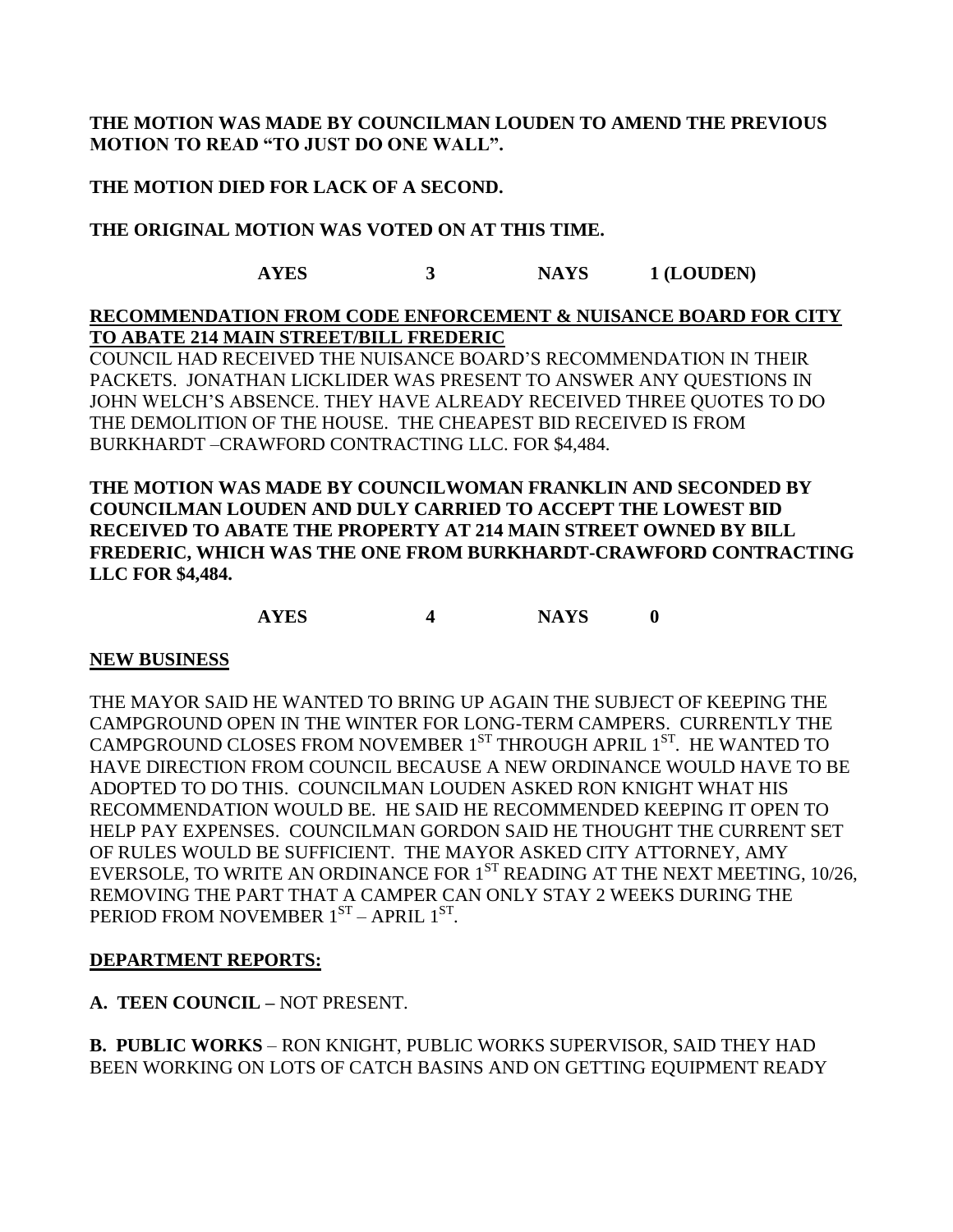FOR FALL. THE MAYOR TOLD HIM THEY CAN SWITCH OUT THE SCHOOL BANNERS ANY TIME THEY CAN GET TO IT.

**C. UTILITIES –** BILL OSBORNE, CARROLLTON UTILITIES SUPVERVISOR, SAID THEY HAD RECEIVED LOTS OF CALLS ON THE WATER BEING BROWN. HE SAID THE NEW SYSTEM, "ONE CALL", WAS USED FOR THE FIRST TIME TO LET CUSTOMERS KNOW WHAT THE PROBLEM WAS. THE SCHEDULED FLUSHING OF THE HYDRANTS WAS MOVED UP AND WILL TAKE SEVERAL DAYS. THE LINE WORK ON THE FOCUS PROJECT ON HIGHLAND IS DONE. THERE WERE 20 APPLICANTS FOR THE CCCDC POSITION AND INTERVIEWS ARE CURRENTLY BEING CONDUCTED.

**D. CCCDC** – CURRENTLY VACANT.

**E. TOURISM –** MISTY WHEELER, TOURISM DIRECTOR, REMINDED EVERYBODY THAT THE BASS TOURNAMENT IS THIS SATURDAY AND SUNDAY AT POINT PARK. THE IRONMAN CATFISH TOURNAMENT WAS HELD 9/26 AND HAD 49 TEAMS PARTICIPATE.

**F. POLICE DEPARTMENT –** TIM MITCHELL, ASSISTANT POLICE CHIEF, SAID THAT THE POSITION IN DISPATCH HAS BEEN FILLED. THERE WILL BE A RECEPTION FOR RUTHIE HEIGHTCHEW WHO IS RETIRING ON 10/29 AT 8:00 A.M. THERE WILL BE ANOTHER STUFF THE CRUISER EVENT AT KROGER ON 11/14.

**G. FIRE DEPARTMENT –** MIKE TERRELL, FIRE CHIEF, REPORTED THAT LAST MONTH WAS A BUSY MONTH WITH 14 RUNS AND THERE HAVE BEEN 9 ALREADY THIS MONTH. ENGINE 203'S PUMP IS WORKING NOW.

**H. CODE ENFORCEMENT – JOHN** WELCH IS AT FALL CONFERENCE. JONATHAN LICKLIDER WAS PRESENT TO ANSWER ANY QUESTIONS REGARDING THE MONTHLY REPORT.

**I. CLERK –TREASURER –** NOTHING TO REPORT.

**J. MAIN STREET –** SAM BURGESS, MAIN STREET DIRECTOR, SAID THERE WILL BE AN EVENT SATURDAY, AN ART WALK AND CHALK ART CONTEST FROM 10 – 2. THE SATURDAY BEFORE THANKSGIVING IS ANOTHER REASON TO BE THANKFUL AND THE SATURDAY AFTER THANKSGIVING IS SMALL BUSINESS SATURDAY.

**K. ATTORNEY -** NOTHING TO REPORT.

# **MAYOR'S REPORTS**

**A.** THE MAYOR ANNOUNCED THAT THE CARROLL COUNTY CHAMBER BANQUET WILL BE THIS THURSDAY NIGHT, 10/15. TICKETS ARE \$45 EACH OR \$80 PER COUPLE. THERE WILL BE A SILENT AUCTION.

**B.** THE CATHOLIC CHURCH HAS REQUESTED THAT 5TH STREET BE CLOSED BETWEEN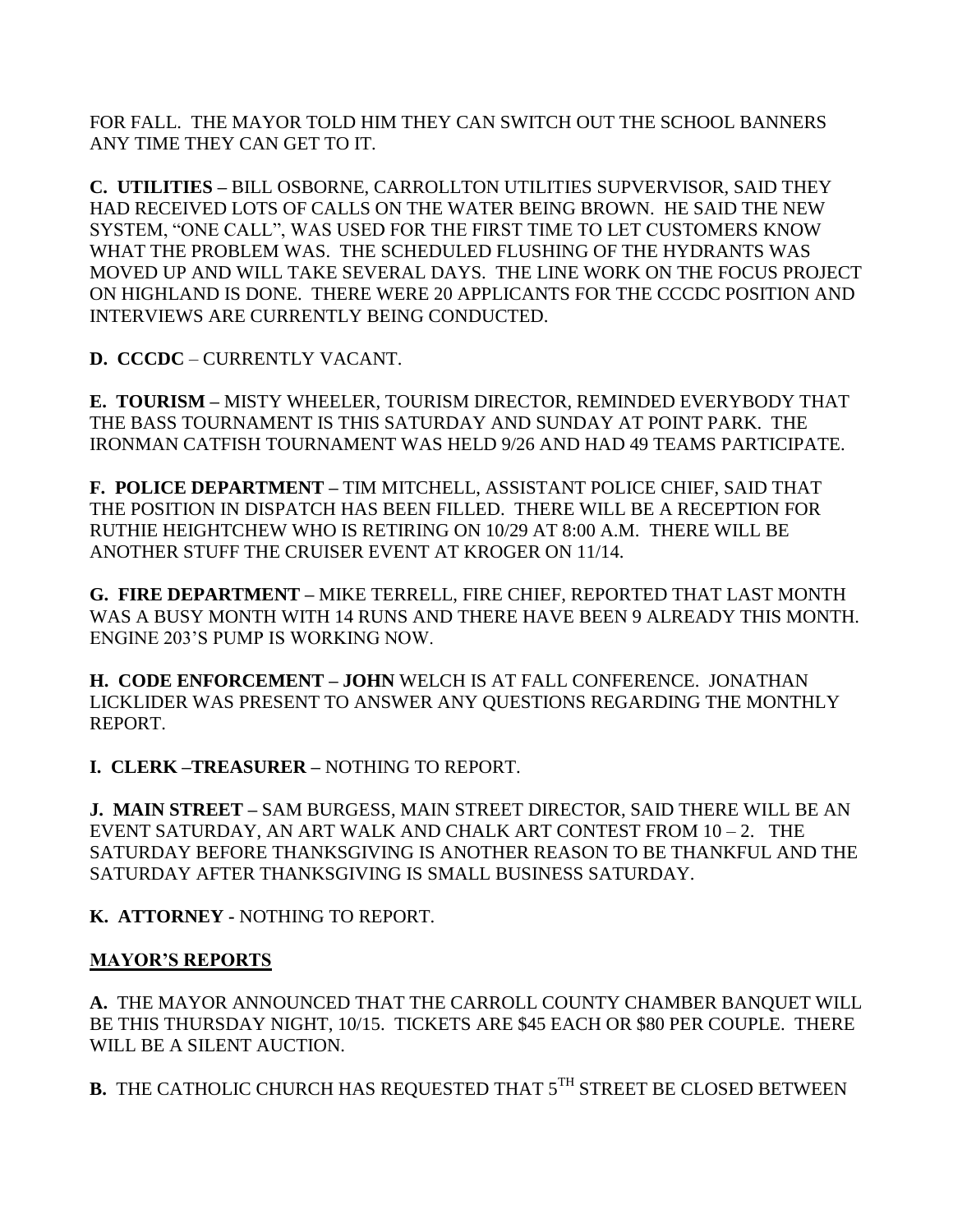CLAY & POLK STREETS ON 10/25 BETWEEN THE HOURS OF 1:30 AND 4:30 P.M. FOR A CHURCH POTLUCK OUTING.

### **THE MOTION WAS MADE BY COUNCILMAN GORDON AND SECONDED BY COUNCILMAN LOUDEN AND DULY CARRIED TO APPROVE THE REQUEST TO CLOSE 5TH STREET BETWEEN CLAY & POLK STREETS ON 10/25.**

**AYES 4 NAYS 0**

# **APPROVAL OF FINANCIAL STATEMENT**

**THE MOTION WAS MADE BY COUNCILWOMAN FRANKLIN AND SECONDED BY COUNCILMAN GORDON AND DULY CARRIED TO APPROVE THE FINANCIAL STATEMENT.**

**AYES 4 NAYS 0**

### **APPROVAL OF ACCOUNTS PAID/PAYABLE 9/30/15 – 10/13/15**

### **THE MOTION WAS MADE BY COUNCILMAN LOUDEN AND SECONDED BY COUNCILMAN HILL AND DULY CARRIED TO APPROVE THE ACCOUNTS PAID/PAYABLE 9/30/15 THROUGH 10/13/15.**

**AYES 4 NAYS 0**

### **COMMENTS:**

**COUNCILWOMAN FRANKLIN**: THERE WILL BE A CHAMPIONS FOR A DRUG FREE CARROLL COUNTY MEETING ON 10/22 AT 11:30 AT THE PUBLIC LIBRARY. SHE HAD RECEIVED A COMPLAINT FROM SOMEONE ABOUT THE SIDEWALK AT SYCAMORE AND  $5^{TH}$  STREETS. SOMEONE APPARENTLY WAS TRYING TO ACCESS THE SIDEWALK THERE IN A WHEELCHAIR AND COULD NOT WITHOUT ASSISTANCE. THE MAYOR ASKED RON KNIGHT TO LOOK AT ALL FOUR CORNERS OF THAT INTERSECTION TO SEE IF THERE IS A PROBLEM THERE. SHE ALSO SAID THAT SHE HAD GOTTEN APPROVAL TO HAVE AN EVENT ON THE COURTHOUSE LAWN CALLED "HIDDEN IN PLAIN SIGHT". IT IS A TRAILER THAT WILL BE THERE ON 10/16 AT 3:00. AFTER A SHORT PRESENTATION ON THE 2<sup>ND</sup> FLOOR OF THE COURTHOUSE, ANYONE CAN GO THROUGH THE TRAILER WHICH IS SET UP LIKE A TEENAGER'S BEDROOM, AND YOU LOOK FOR HIDDEN ITEMS FROM A CHECKLIST THAT WOULD BE CLUES THAT A YOUNG PERSON IS HIDING DRUG USE. RED RIBBON WEEK WILL BE AT THE SCHOOLS 10/26-10/30.